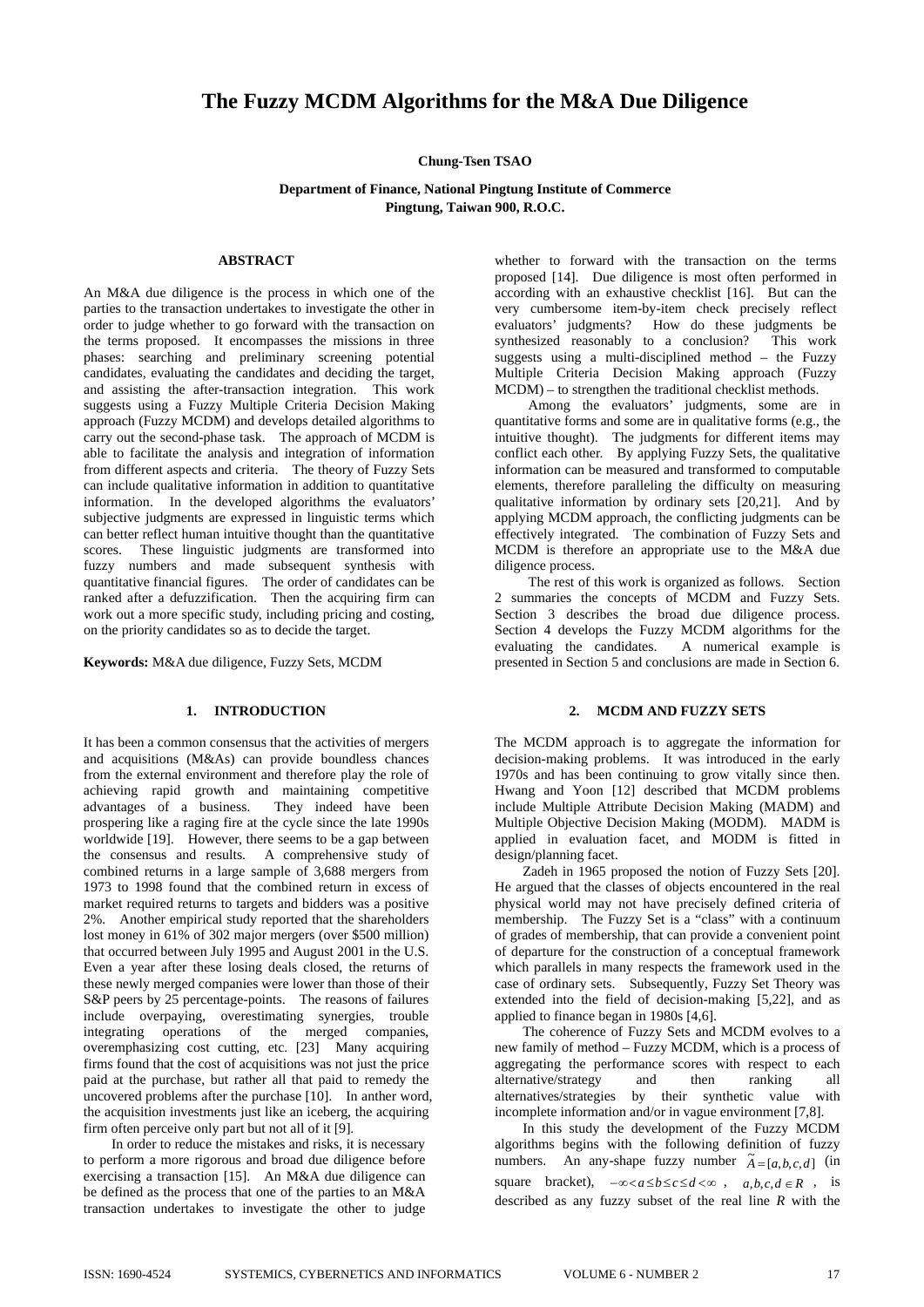membership function  $f_{\lambda}(x)$ . The membership function  $f_{\tilde{A}}(x)$  is a continuous mapping from *R* to the closed interval [0,1];  $f_{\tilde{A}}(x)$  is strictly increasing on  $x \in [a,b]$ ;  $f_{\tilde{A}}(x) = 1$ for  $x \in [b, c]$ ;  $f_{\tilde{A}}(x)$  is strictly decreasing on  $x \in [c, d]$ ;  $f_{\tilde{A}}(x) = 0$  for all  $x \in (-\infty, a]$  and  $x \in [d, \infty)$  [7]. A fuzzy number  $\tilde{B} = (e, f, g, h)$  (in round bracket) is defined as a trapezoidal one if  $f_{\tilde{B}}(x)$  is given by [13]:

$$
f_{\tilde{B}}(x) = \begin{cases} f_{\tilde{B}}^L(x) = (x - e)/(f - e), & e \le x \le f, \\ 1 & f \le x \le g \\ f_{\tilde{B}}^R(x) = (x - h)/(g - h), & g \le x \le h, \\ 0, & \text{otherwise,} \end{cases}
$$
(1)

where  $f_{\tilde{B}}^L(x)$  and  $f_{\tilde{B}}^R(x)$  respectively denote the left and right membership functions.

The  $\alpha$ -cut of a fuzzy number  $\tilde{A}$  is denoted by  ${}^{\alpha}\tilde{A} = [{}^{\alpha}A, {}^{\alpha}\overline{A}]$ , where  ${}^{\alpha}A$  and  ${}^{\alpha}\overline{A}$  are respectively the lower and upper bounds of the closed interval for the level of  $\alpha$ ,  $\alpha \in [0,1]$ . The  $\alpha$ -cut of a trapezoidal fuzzy number  $\widetilde{B} = (e, f, g, h)$  is expressed as [13]:

$$
{}^{\alpha}\widetilde{B} = [{}^{\alpha}\underline{B}, {}^{\alpha}\overline{B}] = [(f - e)\alpha + e, (g - h)\alpha + h],
$$
\n(2)

Equations  $(3)~(5)$  are the standard fuzzy-arithmetic operational rules applied in this work [13]:

$$
{}^{\alpha}(\widetilde{A} + \widetilde{B}) = {}^{\alpha}\widetilde{A} + {}^{\alpha}\widetilde{B} = \left[ {}^{\alpha}\underline{A} + {}^{\alpha}\underline{B}, {}^{\alpha}\overline{A} + {}^{\alpha}\overline{B} \right],
$$
\n(3)

$$
{}^{\alpha}(\widetilde{A} - \widetilde{B}) = {}^{\alpha}\widetilde{A} - {}^{\alpha}\widetilde{B} = \left[ {}^{\alpha} \underline{A} - {}^{\alpha}\overline{B}, {}^{\alpha}\overline{A} - {}^{\alpha}\underline{B} \right],
$$
\n(4)

$$
{}^{\alpha}(\widetilde{A} \times \widetilde{B}) = \left[ \min({}^{\alpha} \underline{A}^{,\alpha} \underline{B}, \, {}^{\alpha} \underline{A}^{,\alpha} \overline{B}, {}^{\alpha} \overline{A}^{,\alpha} \underline{B}, {}^{\alpha} \overline{A}^{,\alpha} \overline{B}), \, \\ \max({}^{\alpha} \underline{A}^{,\alpha} \underline{B}, \, {}^{\alpha} \underline{A}^{,\alpha} \overline{B}, {}^{\alpha} \overline{A}^{,\alpha} \underline{B}, {}^{\alpha} \overline{A}^{,\alpha} \overline{B}) \right]. \tag{5}
$$

#### **3. THE DUE DILIGENCE PROCESS**

A broad M&A due diligence process encompasses three phases: searching and preliminary screening the potential candidates, evaluating the candidates and deciding the ranking order, and assisting in the after-transaction integration [10]. The following subsections outline the main points at each phase. The Fuzzy MCDM algorithms as applied at the second phase are developed independently in Section 4.

#### **3.1. Phase I – Searching for the potential candidates Identifying the motivation and purposes and setting up the transaction strategy**

It is the first thing that an enterprise has to do before contributing to the M&A activities to identify its expectation from the transaction. That is, to figure out explicitly the motivation and purpose of doing the transaction. In another word, it is to confirm the transaction strategic theorem which is consistent with the firm strategic goals. The transaction strategy can be clarified by the strategic value generated from the transaction, such as protective value (by defending existing business), enhancing value (by building the existing competitive position), synergistic value (by capturing joint value-chain benefits), future opportunity value (through generating a platform, or stream of future opportunities), and sweat value (tightening operational and financial controls) [9,12]. And the acquirer projects itself as the role in the industry through and after the transaction.

**Drawing up the qualifications:** It would be the best to list the qualifications for the target item-by-item in the plan. They are used as the key to search for potential candidates. The items generally include: the category of the industry, specific techniques, products/services, geographic location, market, minimal and/or maximal size, etc.

**Searching for the potential candidates:** The candidates satisfy the qualifications may exist somewhere beyond the acquirer's intuitive vision. It therefore is better to systematically access the potential candidates in stead of relying on insiders' clues [11]. It'll be efficient to take up the potential candidates from some business databases, using the key of items found in the previous subsection.

**Preliminary screening:** In order to delete the unfitted candidates, the potential ones are be filtered by some negative factors, such as: the critical weakness, critical litigation, huge liabilities, labor problems, legal obstacles (Antitrust or government regulations), and/or political instability on doing the transaction [17]? After the screening, the retained candidates are further evaluated in next phase.

#### **Phase II – Evaluating and ranking the candidates** (See Section 4)

**3.2. Phase III – Assisting the after-transaction integration** This phase is to integrate the two operating entities after finalizing the purchase. The key concern is the multi-business coordination to increase the sales, improve the operations, take the expected new markets, and increase the stockholders' wealth. Since the committee members who executed the previous two phases have the most detailed information of the whole transaction, they should continue to offer the necessary assistance to the integration [11].

## **4. THE FUZZY MCDM ALGORITHMS**

In this section a set of Fuzzy MCDM algorithms are suggested to evaluate the candidates.

#### **4.1. Setting up the analytical hierarchy**

The analytical hierarchy can be one-level, two-level, or multi-level, by the preference or demands of the committee. This work adopts the two-level structure. The first level is composed of several aspects, such as marketing, production, finance, information, R&D, human resources, legality, environment, intangible assets, etc. [10] The second level consists of the subordinate evaluation criteria. The committee members have to review and make their judgments on the importance of each aspect and criterion, and on the ratings for each candidate versus each criterion. The judgments are in either linguistic terms or quantitative values (to be detailed later). Here, all criteria are categorized into the benefit-nature, cost-nature, and medium-nature ones. For benefit-nature criteria, a greater value is better (e.g. earnings per share). For cost-nature criteria, a smaller value is better (e.g. bankruptcy probability and the debt ratio). For the medium nature, the median is the best case whereas a value farther away from the median is a worse case (e.g. the ratio of current asset to current liability).

## **4.2. Determining the linguistic sets and the corresponding fuzzy numbers for importance weights and ratings**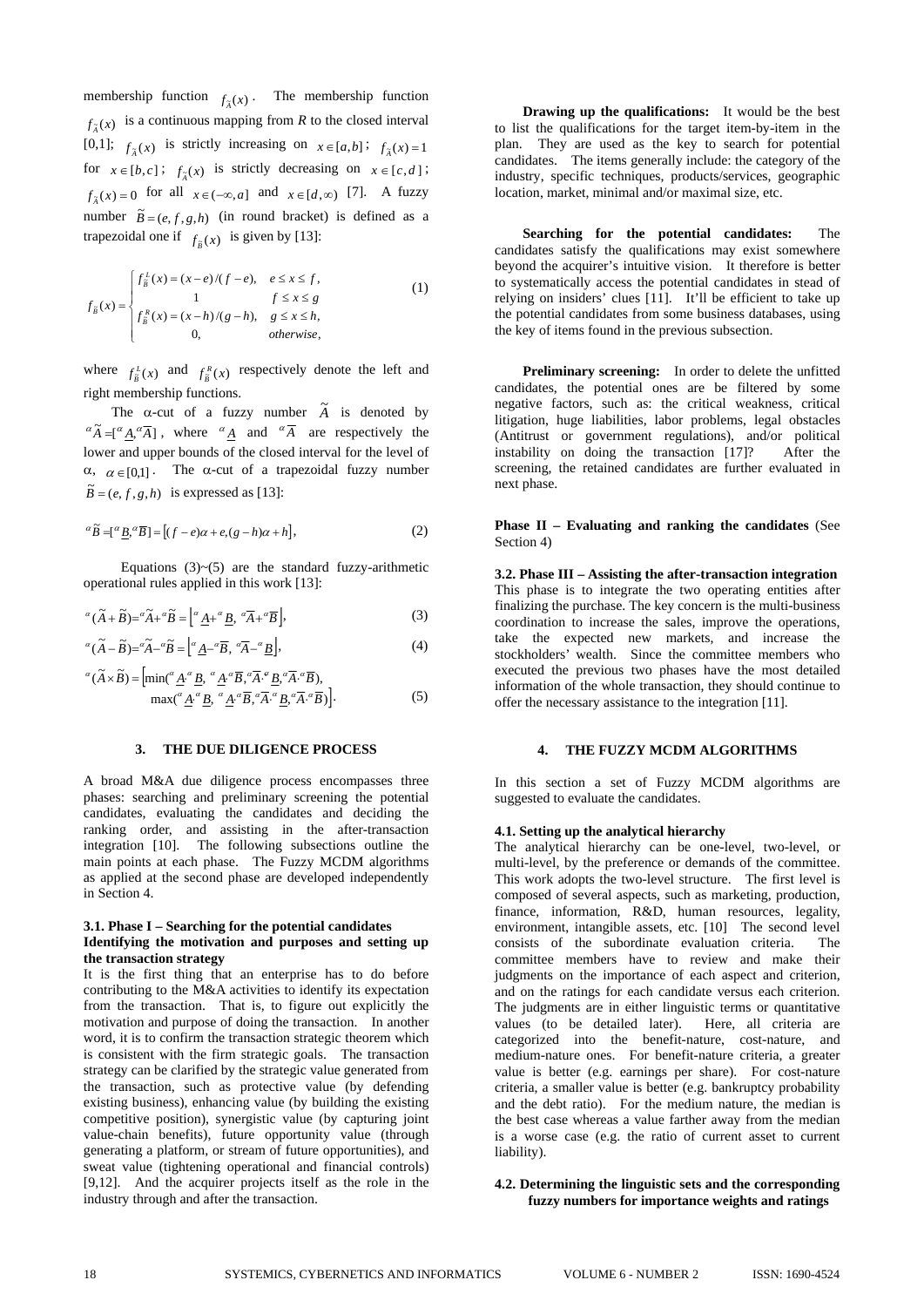Let  $\chi_{ijkl}$  denote the original rating assessed for candidate *i* versus criterion *k* under aspect *j* by evaluator *l*;  $x_{ijkl}$  is either a linguistic term or a quantitative value. Let  $W_{jl}$  and  $W_{jkl}$ respectively represent the importance weights assigned by evaluator *l* to aspect *j* and to criterion *k* under aspect *j*;  $W_{il}$ and *wjkl* are assessed in linguistic terms [17]. Suppose that the committee agrees with using the linguistic weighting set  ${\Omega} = {\varpi_1,...,\varpi_h}$  and the linguistic rating set  ${\Re} = {\gamma_1,...,\gamma_h}$  to measure the qualitative ratings and the importance weights, where  $\gamma_1, ..., \gamma_a$  and  $\varpi_1, ..., \varpi_b$  are the linguistic terms;<br>  $a, b \in N$  . Let trapezoidal fuzzy number Let trapezoidal fuzzy number  $\tilde{w}_{jkl} = (a_{jkl}, b_{jkl}, c_{jkl}, d_{jkl})$  denote the importance weight given to criterion  $k$  under aspect  $j$  by evaluator  $l$ , where  $0 \le a_{ik} \le b_{ik} \le c_{ik} \le d_{ik} \le 1$  ; let trapezoidal fuzzy number  $\widetilde{W}_{jl} = (w_{jl}, x_{jl}, y_{jl}, z_{jl})$  be the weight assigned to aspect *j* by evaluator *l*, where  $0 \le w_{ji} \le x_{ji} \le y_{ji} \le z_{ji} \le 1$ ; let trapezoidal fuzzy number  $\tilde{x}_{ijkl} = (o_{ijkl}, p_{ijkl}, q_{ijkl}, r_{ijkl})$  denote the fuzzy ratings representing the linguistic terms given to candidate *i* versus criterion *k* under aspect *j* by evaluator *l*, where  $0 \leq o_{ijkl} \leq p_{ijkl} \leq q_{ijkl} \leq r_{ijkl} \leq 1$ 

The committee can discretionarily set up the linguistic terms and corresponding fuzzy numbers to fit for the needs. This study assumes  $\Omega = {\varpi_1, \varpi_2, \varpi_3, \varpi_4}$  and  $\Re = {\gamma_1, \gamma_2, \gamma_3, \gamma_4}$ , where  $\bar{\sigma}_1 = \text{Uniformportant} = (0, 0, 0.1, 0.3), \bar{\sigma}_2 = \text{fair} = (0.1, 0.3, 0.4, 0.6),$  $\overline{\omega}_3$  =Important=(0.4,0.6,0.7,0.9),  $\overline{\omega}_4$  =Extremely Important  $=(0.7,0.9,1,1), \quad \lambda_1 = poor=(0,0,0.1,0.3), \quad \lambda_2 = fair=(0.1,0.3,0.4,0.6),$  $\lambda_3$  =*Good*=(0.4,0.6,0.7,0.9),  $\lambda_4$  =*Excellent*=(0.7,0.9,1,1). The scales of  $\Re$  and  $\Omega$  are assigned to be the same here for simplicity and consistency.

#### **4.3. Transforming the quantitative ratings**

The quantitative figures may be in different nature and/or units, e.g. as monetary value or percentage. These figures need to be transformed to assure compatibility with each other. This work proposes the percentile method, which is to cut the observations by the tenth, fiftieth, and ninetieth percentiles and group the ratings versus each criterion into four sets of fuzzy numbers:

$$
\widetilde{x}_{ijkl} = \begin{cases}\n\gamma_1, & x_{ijkl} \le \delta_{jk10}, \\
\gamma_2, & \delta_{jk10} < x_{ijkl} \le \delta_{jk50}, \\
\gamma_3, & \delta_{jk50} < x_{ijkl} \le \delta_{jk90}, \\
\gamma_4, & x_{ijkl} > \delta_{jk90},\n\end{cases} \tag{6}
$$

$$
\widetilde{x}_{ijkl} = \begin{cases}\n\gamma_4, & x_{ijkl} \leq \delta_{jk10}, \\
\gamma_3, & \delta_{jk10} < x_{ijkl} \leq \delta_{jk50}, \\
\gamma_2, & \delta_{jk50} < x_{ijkl} \leq \delta_{jk90}, \\
\gamma_1, & x_{ijkl} > \delta_{jk90},\n\end{cases} \tag{7}
$$

$$
\tilde{x}_{ijkl} = \begin{cases}\n\gamma_1, & x_{ijkl} \le \delta_{jk5}, x_{ijkl} > \delta_{jk95}, \\
\gamma_2, & \delta_{jk5} < x_{ijkl} \le \delta_{jk10}, \delta_{jk90} < x_{ijkl} \le \delta_{jk95}, \\
\gamma_3, & \delta_{jk10} < x_{ijkl} \le \delta_{jk25}, \delta_{jk75} < x_{ijkl} \le \delta_{jk90}, \\
\gamma_4, & \delta_{jk25} < x_{ijkl} \le \delta_{jk30}, \delta_{jk50} < x_{ijkl} \le \delta_{jk75},\n\end{cases}
$$
\n(8)

where  $x_{ijkl}$  and  $\tilde{x}_{ijkl}$  respectively denote the original quantitative rating in crisp numbers and the transformed rating in fuzzy numbers. Terms  $\delta_{jk5}$ ,  $\delta_{jk10}$ ,  $\delta_{jk25}$ ,  $\delta_{jk50}$ ,

 $\delta_{jk75}$ ,  $\delta_{jk90}$  and  $\delta_{jk95}$  are the fifth, tenth, twenty-fifth, fiftieth, seventy-fifth, ninetieth, and ninety-fifth percentiles, respectively. Symbols *B*, *C*, and *M* respectively denote the benefit, cost, and medium natures. The scales  $\gamma_1, ..., \gamma_4$ are set the same as the qualitative ratings for consistency. The transformation method is based on the assumption of approximate normal distribution. In a normal distribution 99.7% observations are in the range of  $\mu \pm 3\sigma$ . Cutting

the range into four equal distances,  $(\mu - 3\sigma, \mu - 1.5\sigma)$ ,

 $(\mu - 1.5\sigma, \mu]$  ,  $(\mu, \mu + 1.5\sigma]$  , and  $(\mu + 1.5\sigma, \mu + 3\sigma)$ respectively account for 6.7%, 43.3%, 43.3%, and 6.7% probabilities. These four numbers are rounded into 10%, 40%, 40%, and 10%. They are the corresponding probabilities cut by the first, fifth, and ninth percentiles.

#### **4.4. The synthesis using standard fuzzy arithmetic**

The synthesis of evaluation is performed by the standard fuzzy arithmetic [13]. Applying Eq. (2):

$$
{}^{\alpha}\widetilde{x}_{ijkl} = \left[ (p_{ijkl} - o_{ijkl})\alpha + o_{ijkl}, (q_{ijkl} - r_{ijkl})\alpha + r_{ijkl} \right],
$$
\n(9)

$$
{}^{\alpha}\widetilde{w}_{jkl} = \left[ (b_{jkl} - a_{jkl})\alpha + a_{jkl}, (c_{jkl} - d_{jkl})\alpha + d_{jkl} \right],
$$
 (10)

$$
{}^{\alpha}\widetilde{W}_{jl} = \left[ (x_{jl} - w_{jl})\alpha + w_{jl}, (y_{jl} - z_{jl})\alpha + z_{jl} \right].
$$
 (11)

The synthesis is performed as follows:

$$
\begin{split}\n&\alpha \widetilde{S}_{i} = \left( \sum_{l=1}^{3} \alpha \widetilde{S}_{il} \right) / \delta = \left( \sum_{l=1}^{3} \sum_{j=1}^{m} \alpha \widetilde{W}_{jl} \times \widetilde{S}_{ijl} \right) / \delta \\
&= \left( \sum_{l=1}^{5} \sum_{j=1}^{m} \alpha \widetilde{W}_{jl} \times \sum_{k=1}^{n_{j}} \alpha \widetilde{W}_{jkl} \times \widetilde{\alpha}_{ijkl} \right) \right) / \delta \\
&= \left[ \left( \left( \sum_{l=1}^{5} \sum_{j=1}^{m} \left( (x_{jl} - w_{jl}) \cdot \sum_{k=1}^{n_{j}} [(b_{jkl} - a_{jkl})(p_{ijkl} - o_{ijkl})] \right) \right) / \delta \right) \alpha^{3} \\
&+ \left( \left( \sum_{l=1}^{5} \sum_{j=1}^{m} \left( w_{jl} \cdot \sum_{k=1}^{n_{j}} [(b_{jkl} - a_{jkl})(p_{ijkl} - o_{ijkl})] \right) \right) / \delta \right) \alpha^{3} \\
&+ (x_{jl} - w_{jl}) \cdot \sum_{k=1}^{n_{j}} [a_{jlk}(p_{ijkl} - o_{ijkl}) + o_{ijkl}(b_{jkl} - a_{jkl})] \right) / \delta \right) \alpha^{2} \\
&+ \left( \left( \sum_{l=1}^{5} \sum_{j=1}^{m} \left( w_{jl} \cdot \sum_{k=1}^{n_{j}} [a_{jkl}(p_{ijkl} - o_{ijkl}) + o_{ijkl}(b_{jkl} - a_{jkl})] \right) \right) \delta \right) \alpha^{2} \\
&+ (x_{jl} - w_{jl}) \cdot \sum_{k=1}^{n_{j}} a_{jkl} o_{ijkl} \right) / \delta \alpha^{3} \\
&+ \left( \sum_{l=1}^{5} \sum_{j=1}^{m} \left( (y_{jl} - z_{jl}) \cdot \sum_{k=1}^{n_{j}} (c_{jkl} - d_{jkl})(q_{ijkl} - r_{ijkl}) \right) / \delta \right) \alpha^{3} \\
&+ \left( \left( \sum_{l=1}^{5} \sum_{j=1}^{m} \left( z_{jl} \cdot \sum_{k=1}^{n_{j}} (c_{jkl} - d_{jkl})(q_{ijkl} -
$$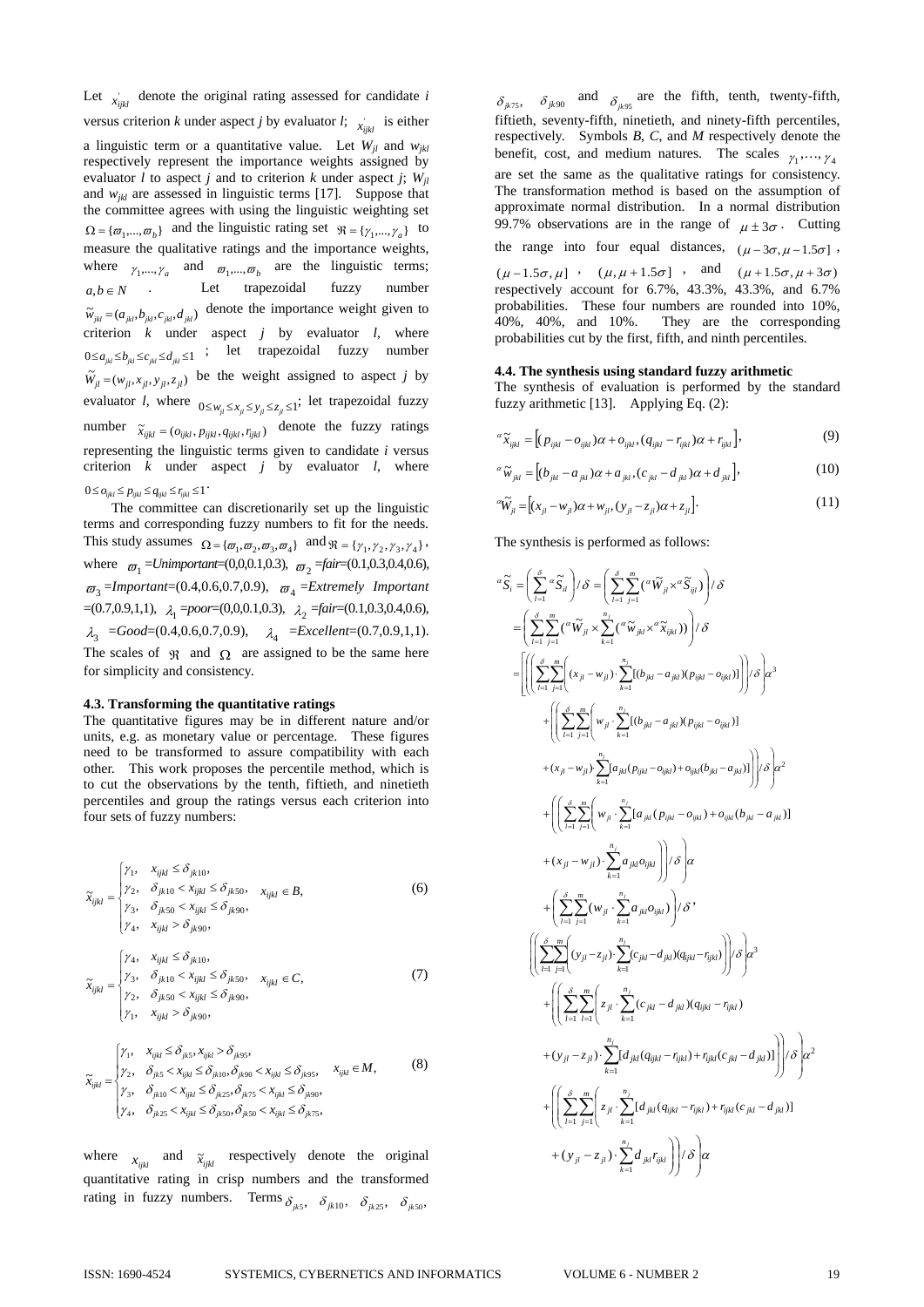$$
+\left(\sum_{l=1}^{\delta}\sum_{j=1}^{m}\left(z_{jl}\cdot\sum_{k=1}^{n_{j}}d_{jkl}r_{ijkl}\right)\right)/\delta\right],
$$
\n(12)

where  $\tilde{s}_i$  denotes the final fuzzy synthesis value for candidate *i*,  $\tilde{S}_{il}$  denotes the fuzzy synthesis value for candidate *i* by evaluator *l*,  $\tilde{S}_{ijl}$  denotes the fuzzy synthesis value for candidate *i* versus aspect *j* by evaluator *l*, and  $\delta$  is the number of evaluators. Let

$$
E_{Li} = \left( \sum_{l=1}^{s} \sum_{j=1}^{m} \left( (x_{jl} - w_{jl}) \cdot \sum_{k=1}^{n_j} [\theta_{jkl} - a_{jkl})(p_{ijkl} - o_{ijkl})] \right) / \delta
$$
\n
$$
F_{Li} = \left( \sum_{l=1}^{s} \sum_{j=1}^{m} \left( w_{jl} \cdot \sum_{k=1}^{n_j} [(\theta_{jkl} - a_{jkl})(p_{ijkl} - o_{ijkl})] + (x_{jl} - w_{jl}) \cdot \sum_{k=1}^{n_j} [a_{jkl}(p_{ijkl} - o_{ijkl}) + o_{ijkl}(b_{jkl} - a_{jkl})] \right) / \delta
$$
\n
$$
H_{Li} = \left( \sum_{l=1}^{s} \sum_{j=1}^{m} \left( w_{jl} \cdot \sum_{k=1}^{n_j} [a_{jkl}(p_{ijkl} - o_{ijkl}) + o_{ijkl}(b_{jkl} - a_{jkl})] + (x_{jl} - w_{jl}) \cdot \sum_{k=1}^{n_j} a_{jkl} o_{ijkl} \right) / \delta
$$
\n
$$
Q_{i} = \left( \sum_{l=1}^{s} \sum_{j=1}^{m} (w_{jl} \cdot \sum_{k=1}^{n_j} a_{jkl} o_{ijkl}) / \delta
$$
\n
$$
E_{Ri} = \left( \sum_{l=1}^{s} \sum_{j=1}^{m} \left( (y_{jl} - z_{jl}) \cdot \sum_{k=1}^{n_j} (c_{jkl} - d_{jkl})(q_{ijkl} - r_{ijkl}) \right) \right) / \delta
$$
\n
$$
F_{Ri} = \left( \sum_{l=1}^{s} \sum_{j=1}^{m} \left( z_{jl} \cdot \sum_{k=1}^{n_j} (c_{jkl} - d_{jkl})(q_{ijkl} - r_{ijkl}) + (y_{jl} - z_{jl}) \cdot \sum_{k=1}^{n_j} [d_{jkl}(q_{ijkl} - r_{ijkl}) + r_{ijkl}(c_{jkl} - d_{jkl})] \right) / \delta
$$
\n
$$
H_{Ri} = \left( \sum_{l=1}^{s} \sum_{j=1}^{m} \left( z_{jl} \cdot \sum_{k=1}^{n_j} [d_{jkl}(q_{ijkl} - r_{ijkl}) + r_{ijkl}(c_{jkl} - d_{jkl})] \right) / \delta
$$
\

The complicated Eq. (12) can be abbreviated to Eq. (13) :

$$
{}^{\alpha}\tilde{S}_{i} = [E_{Li}\alpha^{3} + F_{Li}\alpha^{2} + H_{Li}\alpha + Q_{i}, E_{Ri}\alpha^{3} + F_{Ri}\alpha^{2} + H_{Ri}\alpha + Z_{i}].
$$
 (13)

The left and right membership functions of  $\tilde{S}_i$  are then obtained respectively:

$$
f_{\tilde{S}_i}^{\text{L}}(x) = (A_{Li} + B_{Li})^{1/3} + (A_{Li} - B_{Li})^{1/3} - F_{Li}/3E_{Li}, \quad E_{Li} \neq 0, \quad Q_i \le x \le R_i, \quad (14)
$$

$$
f_{\tilde{S}_i}^R(x) = (A_{Ri} + B_{Ri})^{1/3} + (A_{Ri} - B_{Ri})^{1/3} - F_{Ri}/3E_{Ri}, \quad E_{Ri} \neq 0, \quad Y_i \le x \le Z_i, \quad (15)
$$

where 
$$
R_{i} = \left(\sum_{l=1}^{S} \sum_{j=1}^{m} \left(x_{jl} \cdot \sum_{k=1}^{n_{j}} b_{jkl} p_{ijkl}\right)\right) / \delta
$$
  
\n
$$
A_{Li} = -\frac{1}{2} \left[\frac{Q_{i} - x}{E_{Li}} - \frac{1}{3} \left(\frac{F_{Li}}{E_{Li}} \cdot \frac{H_{Li}}{E_{Li}}\right) + \frac{2}{27} \left(\frac{F_{Li}}{E_{Li}}\right)^{3}\right],
$$
  
\n
$$
B_{Li} = \left[\frac{1}{4} \left(\frac{Q_{i} - x}{E_{Li}} - \frac{1}{3} \left(\frac{F_{Li}}{E_{Li}} \cdot \frac{H_{Li}}{E_{Li}}\right) + \frac{2}{27} \left(\frac{F_{Li}}{E_{Li}}\right)^{3}\right] + \frac{1}{27} \left(\frac{H_{Li}}{E_{Li}} - \frac{1}{3} \left(\frac{F_{Li}}{E_{Li}}\right)^{2}\right)^{3}\right]^{1/2},
$$
  
\n
$$
Y_{i} = \left(\sum_{l=1}^{S} \sum_{j=1}^{m} \left(y_{jl} \cdot \sum_{k=1}^{n_{j}} c_{jkl} q_{jkl}\right) / \delta
$$
  
\n
$$
A_{Ri} = -\frac{1}{2} \left[\frac{Z_{i} - x}{E_{Ri}} - \frac{1}{3} \left(\frac{F_{Ri}}{E_{Ri}} \cdot \frac{H_{Ri}}{E_{Ri}}\right) + \frac{2}{27} \left(\frac{F_{Ri}}{E_{Ri}}\right)^{3}\right],
$$

$$
B_{Ri}\!=\!\!\left[\frac{1}{4}\!\!\left(\!\frac{Z_i\!-\!x}{E_{Ri}}\!-\!\frac{1}{3}\!\!\left(\!\frac{F_{Ri}}{E_{Ri}}\!\cdot\!\frac{H_{Ri}}{E_{Ri}}\!\right)\!\!+\!\frac{2}{27}\!\!\left(\!\frac{F_{Ri}}{E_{Ri}}\!\right)^{\!3}\right)^{\!2}\!\!+\!\frac{1}{27}\!\!\left(\!\frac{H_{Ri}}{E_{Ri}}\!-\!\frac{1}{3}\!\!\left(\!\frac{F_{Ri}}{E_{Ri}}\!\right)^{\!2}\!\right)^{\!3}\!\right]^{1/2}\!.
$$

## **4.5. Ranking the order of the candidates**

The fuzzy synthesis values are defuzzified to rank their order. The method of the average of the relative regions [18], which can consistently rank the fuzzy numbers in the positive and negative intervals, is applied to this work. Let  $D(\tilde{S}_i)$ denote the defuzzified value of  $\tilde{S}_i$ ,

$$
D(\widetilde{S}_i) = \left[ D_L(\widetilde{S}_i) + D_R(\widetilde{S}_i) \right] / 2
$$
  
= 
$$
\left[ \left( R_i - \min Q_i - \int_{Q_i}^{R_i} f_{\widetilde{S}_i}^L(x) \right) + \left( Y_i - \min Q_i + \int_{Y_i}^{Z_i} f_{\widetilde{S}_i}^R(x) \right) \right] / 2, \quad (16)
$$

where  $D_L(\tilde{S}_i)$  and  $D_R(\tilde{S}_i)$  respectively denote the left relative region and right relative region;  $D_L(\tilde{S}_i)$  is the stretch from the left membership function of  $\tilde{S}_i$  to the axis at minimum value of  $Q_i$ ;  $D_R(\tilde{S}_i)$  is the stretch from the right membership function of to the axis at minimum value of  $Q_i$ . The candidate with a larger  $D(\tilde{S}_i)$  implies a better constitution.

The acquiring firm can now find the priority candidates and then recheck some qualifications in detail to decide the target. The qualifications include: best strategic fit to acquiring firm, target willingness, reasonable premium (not overpriced based on the estimated intrinsic value), no potential showstoppers, no multiple bids, and no ownership that will obstacle the deal [17].

## **5. AN EXAMPLE**

The following example is to demonstrate the use of the developed algorithms. Suppose a western-world food company, named W. Co., intends to build the facilities in China to manufacture and distribute its brand products. W. Co. produces beverages, dairy, convenient meals, snacks, cereals, and grocery. It has plants in North America and European Union, but has no experience in the China market, where the politics and culture are totally different from the western world.

 $\frac{dL}{dt}(x) = (A_{Li} + B_{Li})^{1/3} + (A_{Li} - B_{Li})^{1/3} - F_{Li}/3E_{Li}$ ,  $E_{Li} \neq 0$ ,  $Q_i \leq x \leq R_i$ , (14) Taiwan Stock Exchange (TSE) and Over The Counter (OTC) After a careful study, W. Co. reaches the conclusion of acquiring a Taiwan food company as the entrance to 1.3-billion-people mega market, based on the following reasons: 1. Many leading food companies in China are held by Over-the-Taiwanese. Most food companies listed on have been developing technique in Taiwan and expanding their businesses to China for many years. 2. Taiwan and China are so close in the geographic position and in extraction. The ancestors of Taiwanese (except the minority) came from China. Taiwanese and Chinese speak the same official language and have similar culture. Taiwanese enterprises in China have the least culture problem, compared with those from other countries. 3. Taiwan is a democratic country and has the very friendly business environment to foreign investments. 4. Taiwan's food companies provide the eastern-flavor, or more specifically, the Chinese-flavor product portfolio, which is complimentary to western-style product portfolio of W. Co.. 5. The share prices of Taiwan's food companies are stable from the last few years to date. There are no severe anti-trust statutes to handicap the foreign acquisition transactions.

W. Co. searches for the food companies that listed on TSE and OTC; there are twenty companies for the former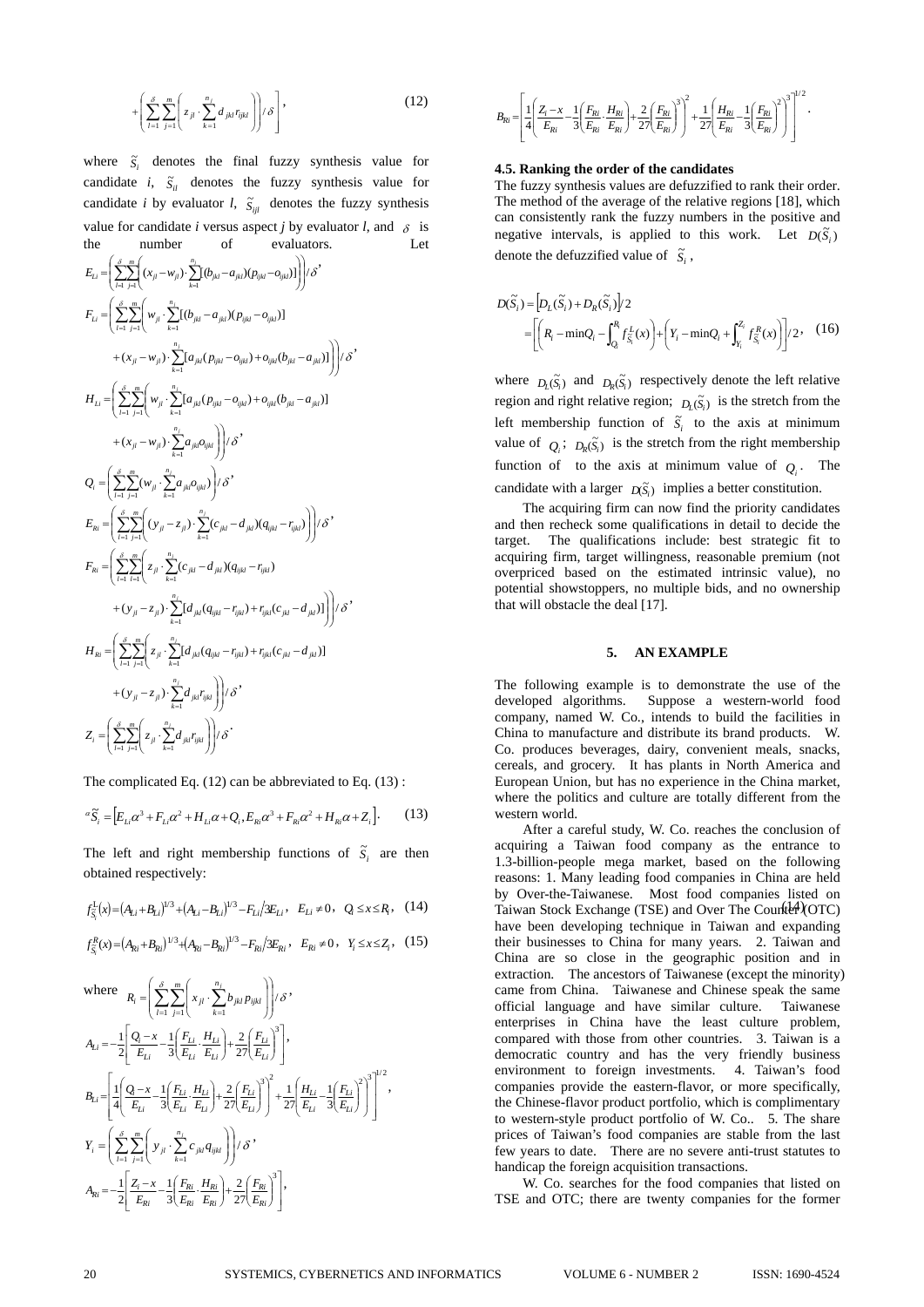and two for the latter. After a preliminary screening, W. Co. eliminates six companies which have no business in China or no related products. The left sixteen candidates are put into the second-phase evaluation. All the data are retrieved from the TSE Market Observation Post System.

Assume that there are three evaluators in the committee. They agree to use the Fuzzy MCDM approach developed in Section 4 to do the evaluation. Table 1 lists the analytical structure. Despite the subjective linguistic assessments on the qualitative ratings and importance weights of aspects and

criteria, the evaluators have different measures on the objective quantitative ratings. The first evaluator uses the mean value for the years 2003-2005, the second evaluator prefers the figure for 2005, and the third evaluator adopts the weighted average of 2003-2005 (20%,30%,40%). The original trivial data are skipped here. Table 2 lists the transformed ratings, Table  $\overline{3}$  lists the importance weight assessments, and Table 4 shows the final results. W. Co. can then focus on the priority candidates and do the subsequent investigation and negotiation.

| Aspect             | Criteria                                                         | Nature*  |
|--------------------|------------------------------------------------------------------|----------|
|                    | $a_{11}$ Market share (total sales 2005)                         | Qn, O, B |
| $A_1$ Marketing    | $a_{12}$ Sales growth (sales growth 2003-2005)                   | Qn, O, B |
|                    | $a_{13}$ Brand awareness                                         | QI, S, B |
|                    | $a1$ Products portfolio, overlapping or complimentary            | OLS, B   |
| $A2$ Manufacturing | $a_{22}$ Operating ability in China (total investments in China) | Qn, O, B |
| and Operation      | $a_{23}$ Operating ability worldwide (total investment overseas) | Qn, O, B |
|                    | $a_{31}$ Earnings per share (2003-2005)                          | Qn, O, B |
| $A_3$ Financial    | $a_{32}$ debt to asset (2003-2005)                               | Qn, O, C |
| indicators         | $a_{33}$ current asset to current liability (2003-2005)          | Qn, O, B |
|                    | $a_{34}$ operating income to net income before taxes (2003-2005) | On, O, B |

Table 1. The Analytical Structure

\*Qn: quantitative, Ql: qualitative, S: subjective, O: objective, B: benefit, C: cost.

Table 2. The Transformed Ratings

|                 | $a_{11}$ |   |       | $a_{12}$     |   |            | $a_{12}$ |      |       | $a_{21}$     |         |         | $a_{22}$     |                |         | $a_{23}$         |                |            | $a_{21}$ |         |            | $a_{32}$ |         |   | $a_{33}$      |         |          | $a_{34}$ |             |              |
|-----------------|----------|---|-------|--------------|---|------------|----------|------|-------|--------------|---------|---------|--------------|----------------|---------|------------------|----------------|------------|----------|---------|------------|----------|---------|---|---------------|---------|----------|----------|-------------|--------------|
| $1201$ H        |          | H | H     | $\mathbf{F}$ | F | $_{\rm F}$ | EH       |      |       | EH EH EH     | EH EH H |         |              | H              | H       | F                | $\mathbf{F}$   | $_{\rm F}$ | Ι.       | H       |            | Τ.       |         |   |               |         |          | H        | $H$ H       |              |
| 1210 EH EH EH F |          |   |       |              | F | F          | EH       |      | EHH H |              | H       | $H$ H   |              | H              | H       | EH EH EH H       |                |            |          | H       | н          | F        | F       | F | F             | F       | F        | F        | $F \quad F$ |              |
| $1213$ L        |          |   |       | H            | H | H          | H        | H    | F     |              |         | $L = L$ |              | $\mathbf{I}$ . | L L     |                  | <b>I</b> .     | L F        |          | F       | $_{\rm F}$ | EH       | Н.      |   | EH EH EH EH H |         |          |          | $H$ H       |              |
| 1216 EH EH EH F |          |   |       |              | F | F          | EH       |      |       | EH EH EH     |         |         | EH EH EH     |                |         | EH EH EH EH EH H |                |            |          | H       | н          | H        | F       | F | н             | F       | н        | F        | $F$ F       |              |
| $1217$ F        |          | F | F     | F            | F | H          | н        | H    | н     | H            | H       | H       | F            | F              | F       | H                | H              | H          | F        | F       | F          | F        |         |   |               |         |          | EH H EH  |             |              |
| 1218 H          |          | н | $H$ F |              | F | $_{\rm F}$ | H        | H    | H     | H            | H       | $H$ F   |              | F              | F       | Ι.               | $\mathbf{I}$ . | L F        |          | L       | F          | Ι.       | F       | F | F             | F       | F        |          | L L         |              |
| 1219 H          |          | н | H     | Н            | н | н          | - F      | F    | F     | F            | F       | F       | $\mathbf{F}$ | F              | F       | F                | F              | F          | F        | F       | F          | H        | H       | н | EH            | EH EH F |          |          | $H$ F       |              |
| $1220$ F        |          | F | F     | H            | н | H          | - F      | F    | F     | F            | F       | F       | $_{\rm F}$   | F              | F       | F                | F              | F          |          |         |            | Н        | н       | н | Н             | H       | H        | F        | L F         |              |
| 1225 H          |          | H | H     | H            | H | H F        |          | E    | F     | $\mathbf{F}$ | F       | F       | H            | H              | H       | H                | Н              | $H$ F      |          | F       | F          | F        | F       | F | F             | F       | F        | H        | EH H        |              |
| $1227$ F        |          | F | F     |              | L |            | H        | EH H |       | H            | H       | H       | H            | н              | H       | H                | н              | H          | H        | н       | H          | H        | H       | H | н             | н       | H        | H        | $F$ H       |              |
| $1229$ F        |          | F | F     | H            |   | EH EH F    |          | H    | F     | F            | F       | F       | ΕH           |                | EH EH H |                  | H              | Н          | H        | H       | H          | EH       | EH H    |   | F             | F       |          |          | $F$ L       |              |
| $1231$ F        |          | F | F     | $_{\rm F}$   | F | F.         | - F      | н    | F     | F            | F       | F       | F            | F              | F       | F                | F              | $_{\rm F}$ | H        | F       | H          | н        | H       | F | н             | H       | <b>H</b> | EH EH EH |             |              |
| 1232 H          |          | н |       | H            | н | F          | F        | F    | F     |              |         |         |              |                |         |                  |                |            | EH       | EH EH H |            |          | H       | H | F             |         |          | F        | $F \tF$     |              |
| 1234 F          |          | F |       |              |   |            | H        | н    | н     |              |         |         | H            | H              | H       | H                | Н              | H          | F        | F       | F          | EН       | EH EH H |   |               | н       |          |          | $H$ H       |              |
| 1236 L          |          |   |       | EH           |   | EH EH F    |          | F    | F     | F            | F       | F       | F            | F              | F       | F                | F              | F          | EH       |         | EH EH H    |          | F       | F | F             | F       | F        | F        | F.          | $\mathbf{F}$ |

Table 3. The Importance Weight Assessments

|                |    | $W_{11}$ | $W_{12}$ | $W_{13}$ | W <sub>2</sub> | $W_{21}$ | $w_{22}$ | $W_{23}$     | $W_2$ | $W_{31}$ | $W_{32}$ | $W_{33}$ | $W_{34}$ |
|----------------|----|----------|----------|----------|----------------|----------|----------|--------------|-------|----------|----------|----------|----------|
| Evaluator 1    | EI | EI       | EI       |          | EI             | ΕI       | EI       | F            |       | EI       |          |          |          |
| Evaluator 2 EI |    | EI       |          | ΕI       | EI             | ΕI       | ΕI       | $\mathbf{F}$ |       | EI       | ΕI       | F        | E        |
| Evaluator 3    | EI | EI       | EI       | EI       | E              |          | ΕI       | $\mathbf{F}$ |       | EI       | ΕI       | F        | F        |

# **6. CONCLUSIONS**

This work develops a set of Fuzzy MCDM algorithms for the evaluation of acquiree candidates in an M&A transaction. The developed algorithms are anticipated to comprehend systematically the evaluators' perception with vague information, the assessment with various rating attitudes, and the trade-off among various criteria.

However, the proposed approach is one of the phases in an M&A due diligence procedure. The other phases definitely have important influence on the results. Besides, the outcomes may vary by picking different aspects and criteria, setting different linguistic terms or fuzzy numbers, or applying different ranking methods. Since Fuzzy MCDM allows the decision to be made with incomplete information and/or in vague